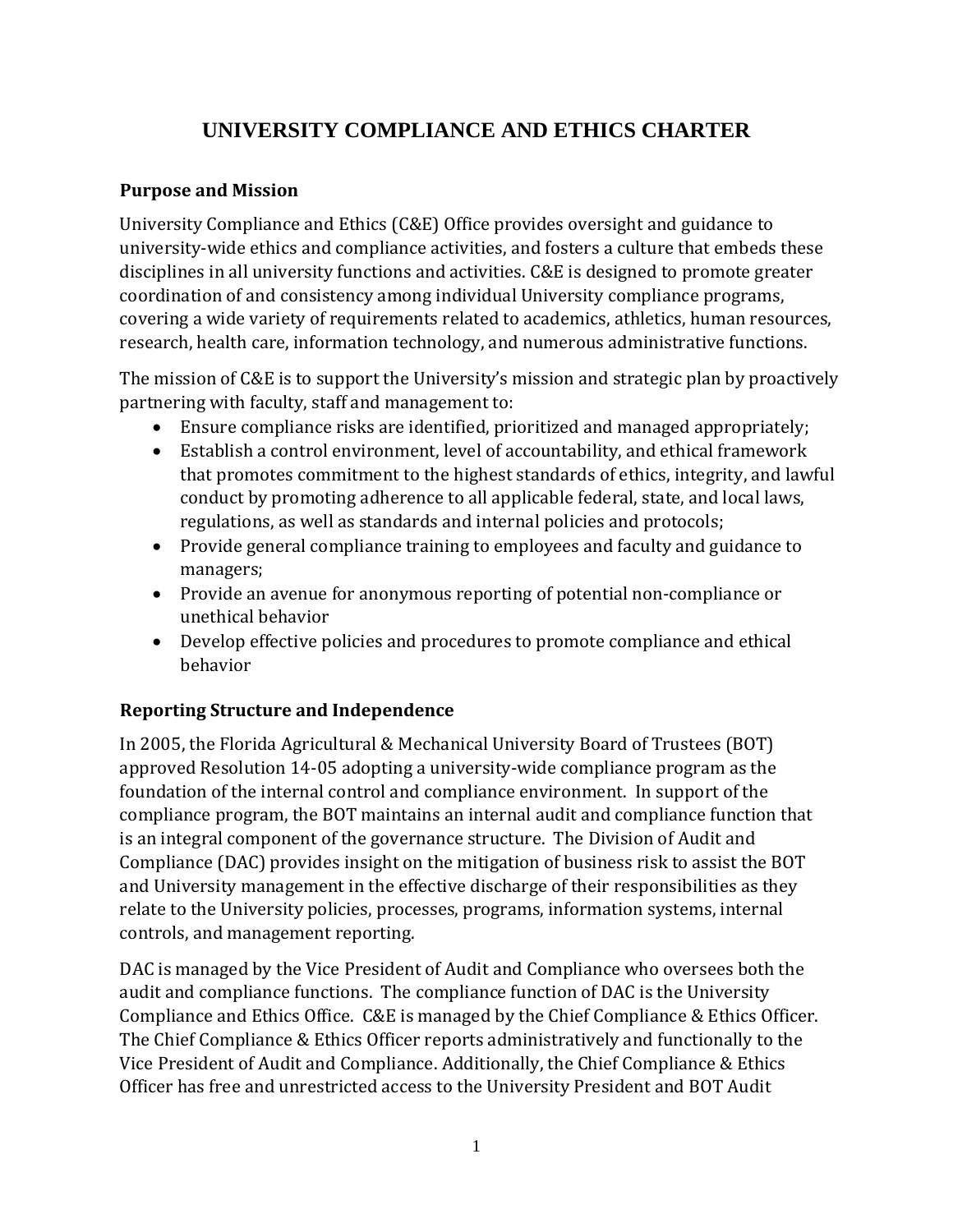Committee.

The chief compliance and ethics officer and staff shall have organizational independence and objectivity to perform their responsibilities and all activities of the office shall remain free from influence. Therefore, the Chief Compliance & Ethics Officer and staff will not perform or be responsible for any audit duties.

# **Authority**

The Compliance & Ethics Office has the authority to review or investigate all areas of the university, including schools, colleges, administrative departments, auxiliary enterprises, and support organizations. Reviews and investigations shall not be restricted or limited by management, the president, or the Board of Trustees. Accordingly, C&E is authorized to:

- Have unrestricted and timely access to records, data, personnel, and physical property relevant to performing compliance reviews and investigations, and to allow for appropriate oversight and guidance related to compliance, ethics, and risk mitigation efforts.
- Allocate resources, establish schedules, select subjects, determine scopes of work, and apply the techniques required to accomplish objectives;
- Obtain the essential assistance and cooperation of personnel in areas of the University where reviews and investigations are performed, as well as other specialized services from within or outside the University; and
- Have free and unrestricted access to the University President and Board of Trustees.

Documents and records obtained for the above purposes will be handled in compliance with applicable laws, regulations, and university policies and procedures. As required by law, C&E will comply with public records requests.

The chief compliance and ethics officer will notify the Vice President of Audit and Compliance and request remediation of any unresolved restriction or barrier imposed by any individual on the scope of any inquiry, or the failure to provide access to necessary information or people for the purposes of such inquiry. If unresolved by the Vice President of Audit and Compliance, the chief compliance and ethics officers will take additional remediation steps as outlined in Florida Board of Governors Regulation 4.003.

# **Organizational Oversight**

The Board of Trustees will:

 Approve the charter of the Compliance & Ethics Office. The charter will be reviewed at least every three years for consistency with applicable Board of Governors and university regulations, professional standards, and best practices. Subsequent changes will be submitted to the Board of Trustees for approval. A copy of the charter and any subsequent changes will be provided to the Board of Governors;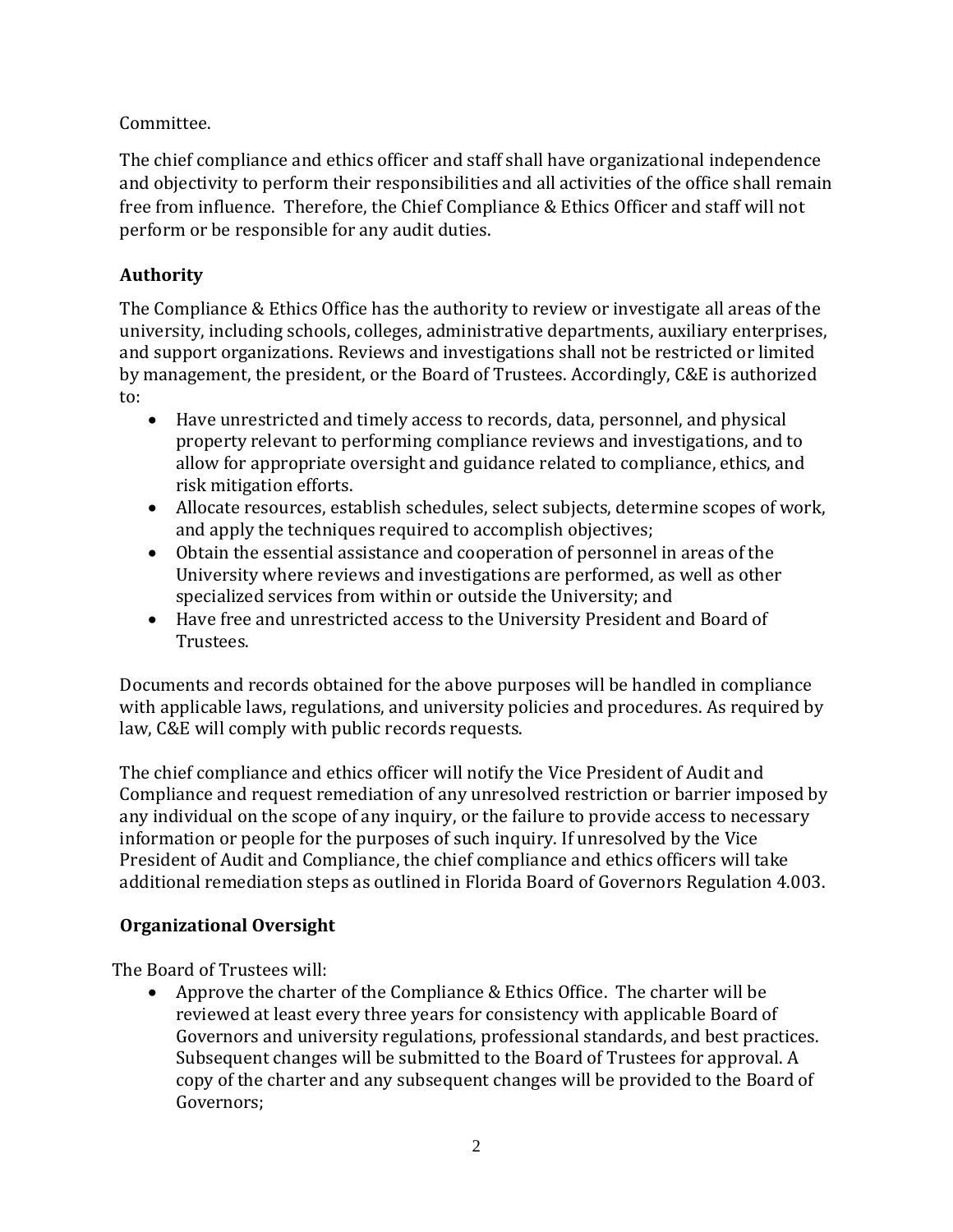- Approve the annual Program Plan;
- Receive communications from the Chief Compliance and Ethics Officer on the compliance activity's performance relative to its plan and other matters;
- Make appropriate inquiries of management and the Chief Compliance and Ethics Officer to determine whether there is inappropriate scope or resource limitations; and
- Ensure the Compliance & Ethics Office has appropriate staff and resources in which to fulfill its duties and responsibilities.

### **Duties and Responsibilities**

The duties and responsibilities of the Chief Compliance and Ethics Officer and staff include projects and activities that fulfill the requirements for an effective compliance and ethics program as required by Chapter 8 of the Federal Sentencing Guidelines and Board of Governors Regulation 4.003. The following elements define the duties and responsibilities of the office:

- 1. Compliance
	- Assisting management with the identification and prioritization of compliance risks;
	- Assisting management with the development of mandatory risk management plans for compliance high risks;
	- Ensuring that compliance high risks are being properly managed by the designated responsible parties;
	- Promoting compliance awareness through effective training and education activities;
	- Providing compliance advisory services to management, faculty, and staff;
	- Evaluating emerging compliance trends in higher education and government and implementing best practices;
	- Performing internal monitoring, investigations, and compliance reviews; and
	- Enforcing and promoting standards through appropriate incentives and disciplinary guidelines, including the revising and developing of policies and procedures.
- 2. Ethics
	- Establishing a control environment, level of accountability, and ethical framework that promotes commitment to the highest standards of ethics, integrity, and lawful conduct;
	- Performing internal monitoring, investigations, and ethic reviews; and
	- Promoting ethics awareness through effective training and education activities.
- 3. Retaliation
	- Providing all employees with an opportunity to report issues of potential retaliation for the reporting of wrong doing; and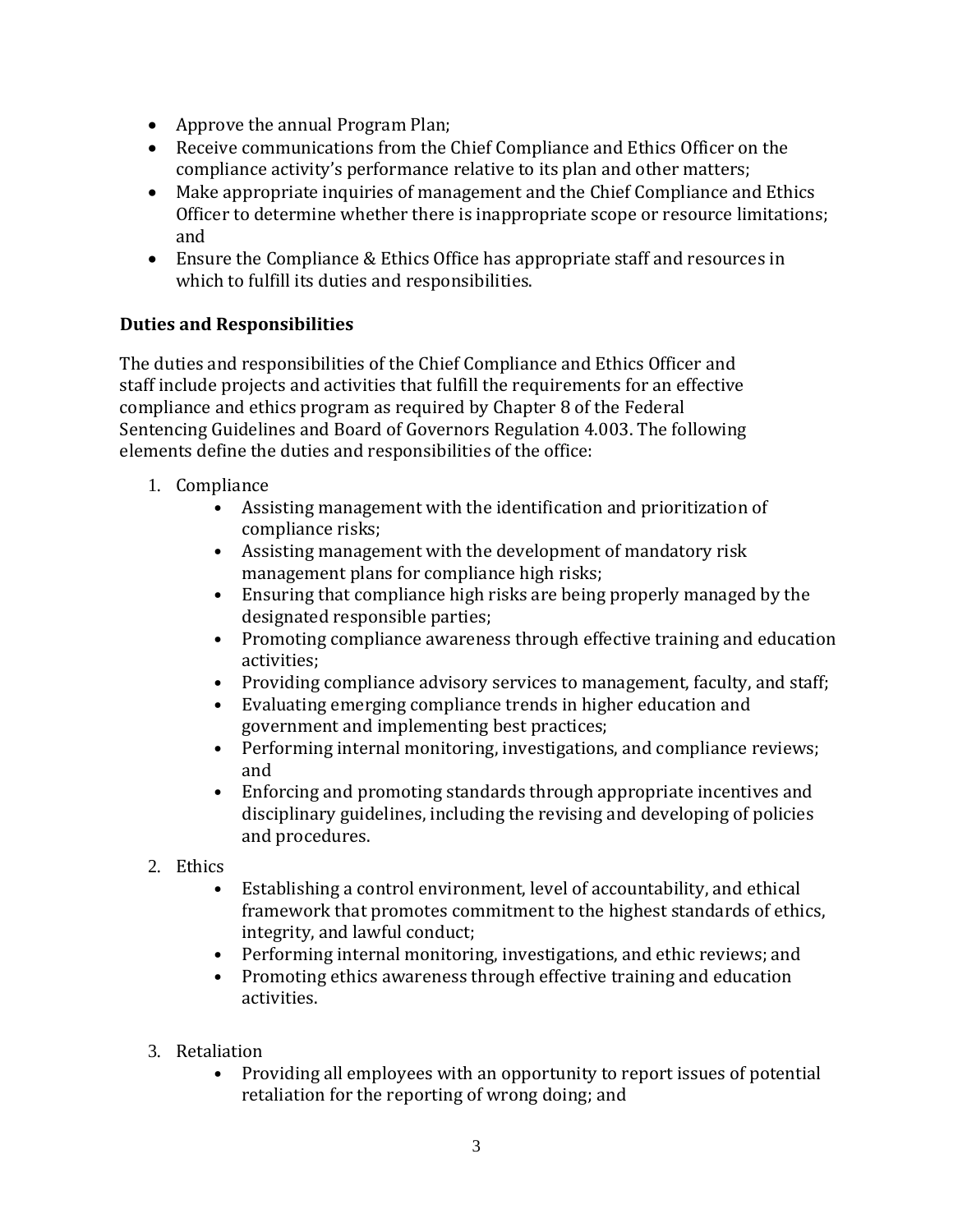• Conduct investigations into claims of retaliation and other applicable state and federal laws relating to retaliation that are not covered by whistleblower protection or the Office of Equal Opportunity Programs.

The Chief Compliance and Ethics Officer and staff will:

- 1. Provide oversight of compliance and ethics activities;
- 2. Work closely with Internal Audit to assess and prioritize which compliance areas present the greatest risk and need for attention, based on regulatory environment and complexity, overlap with University strategic plans, and consequences of noncompliance;
- 3. Develop an annual Program plan based on the requirements for an effective program. The Program plan and subsequent changes will be provided to the board of trustees for approval. A copy of the approved plan will be provided to the board of governors.
- 4. Provide training to university employees and Board of Trustees' members regarding their responsibility and accountability for ethical conduct and compliance with applicable laws, regulations, rules, policies, and procedures. The Program plan will specify when and how often this training will occur.
- 5. Obtain an external review of the Program's design and effectiveness at least once every five years or as deemed necessary as dictated by the circumstances. The review and any recommendations for improvement will be provided to the president and Board of Trustees. The assessment will be approved by the Board of Trustees and a copy provided to the Board of Governors.
- 6. Identify and provide oversight and coordination of compliance partners responsible for compliance and ethics related activities across campus and provide communication, training, and guidance on the Program and compliance and ethics related matters.
- 7. Assist the Chief Audit Executive in administering and promoting the Florida Agricultural & Mechanical University Compliance and Ethics Hotline, an anonymous mechanism available for individuals to report potential or actual misconduct and violations of university policy, regulations, or law, and ensure that no individual faces retaliation for reporting a potential or actual violation when such report is made in good faith.
- 8. Maintain and communicate the university's policy on reporting misconduct and protection from retaliation and ensure the policy articulates the steps for reporting and escalating matters of alleged misconduct, including criminal conduct, when there are reasonable grounds to believe such conduct has occurred.
- 9. Communicate routinely to the president and the board of trustees regarding Program activities. Annually report on the effectiveness of the Program. Any Program plan revisions, based on the chief compliance and ethics officer's report,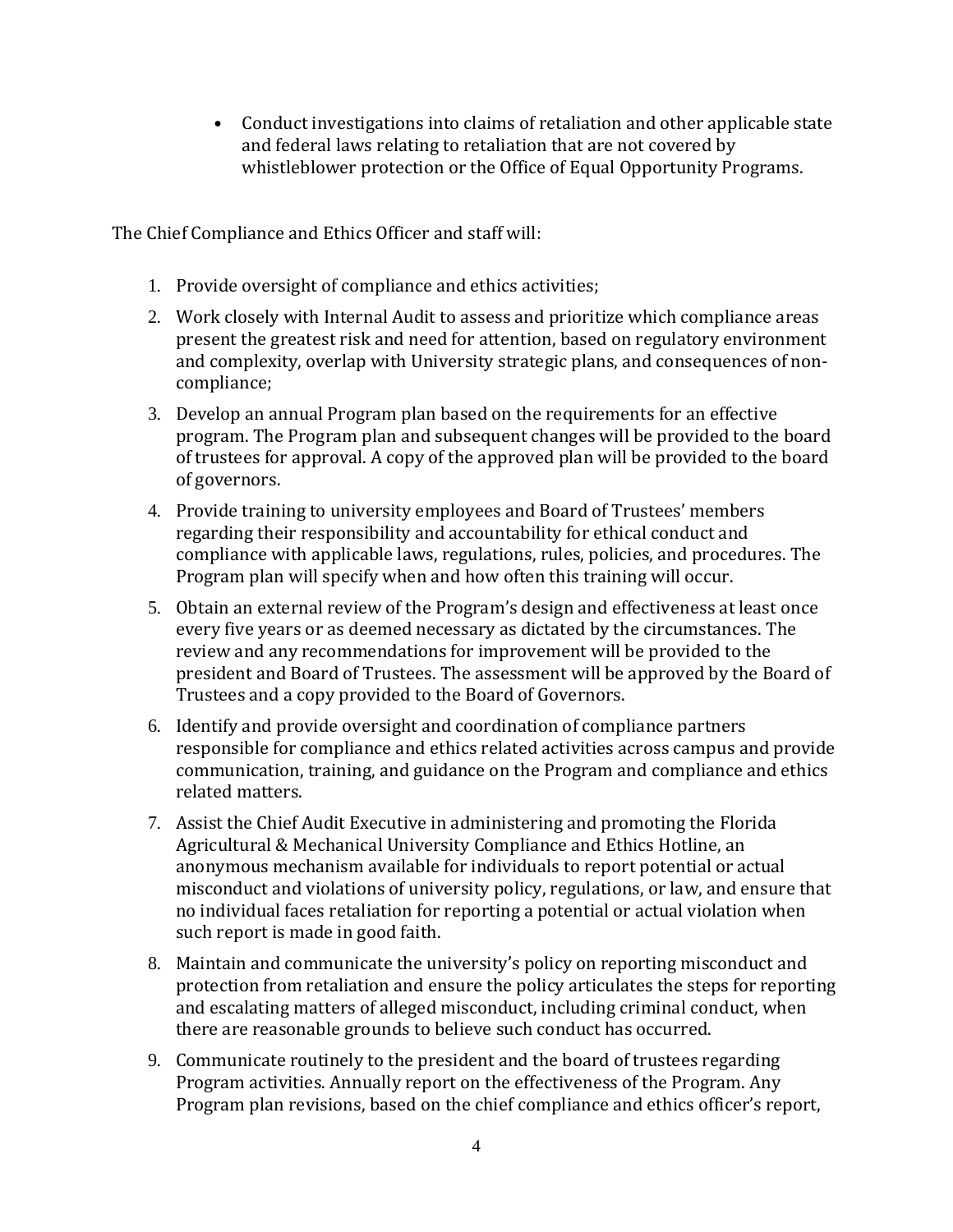shall be approved by the Board of Trustees. A copy of the report and revised plan will be provided to the Board of Governors.

- 10. Promote and enforce the Program, in consultation with the president and board of trustees, consistently through appropriate incentives and disciplinary measures to encourage a culture of compliance and ethics. Failures in compliance and ethics will be addressed through appropriate measures, including education or disciplinary action.
- 11. Initiate, conduct, supervise, coordinate, or refer to other appropriate offices such inquiries, investigations, or reviews deemed appropriate in accordance with university regulations and policies, state statutes, and/or federal regulations. Submit final reports to appropriate action officials.
- 12. Make necessary modification to the Program in response to detected noncompliance, unethical behavior, or criminal conduct and take steps to prevent its occurrence.
- 13. Assist the university in its responsibility to use reasonable efforts to exclude within the university and its affiliated organizations individuals whom it knew or should have known through the exercise of due diligence to have engaged in conduct not consistent with an effective Program.
- 14. Coordinate or request compliance activity information or assistance as necessary from any university, federal, state, or local government entity. Oversee and coordinate external inquiries into compliance with federal and state laws and take appropriate steps to ensure safe harbor in instances of non-compliance.
- 15. Maintain a professional staff with sufficient size, knowledge, skills, experience, and professional certifications
- 16. Utilize third-party resources as appropriate to supplement the department's efforts
- 17. Perform assessments of the program and make appropriate changes and improvements

Members of the University community having responsibility for a specific area of compliance must ensure the following:

- 1. Oversight of compliance in their specific functional areas;
- 2. Adherence to the University's compliance policies;
- 3. Implementation of corrective action as necessary, arising from compliance reviews and/or investigations;
- 4. Completion of self-assessments to evaluate their individual compliance efforts against a list of criteria necessary to have an effective compliance program; and
- 5. Immediate notification to the Chief Compliance and Ethics Officer of any realized or suspected compliance or ethics violations within their functional area.